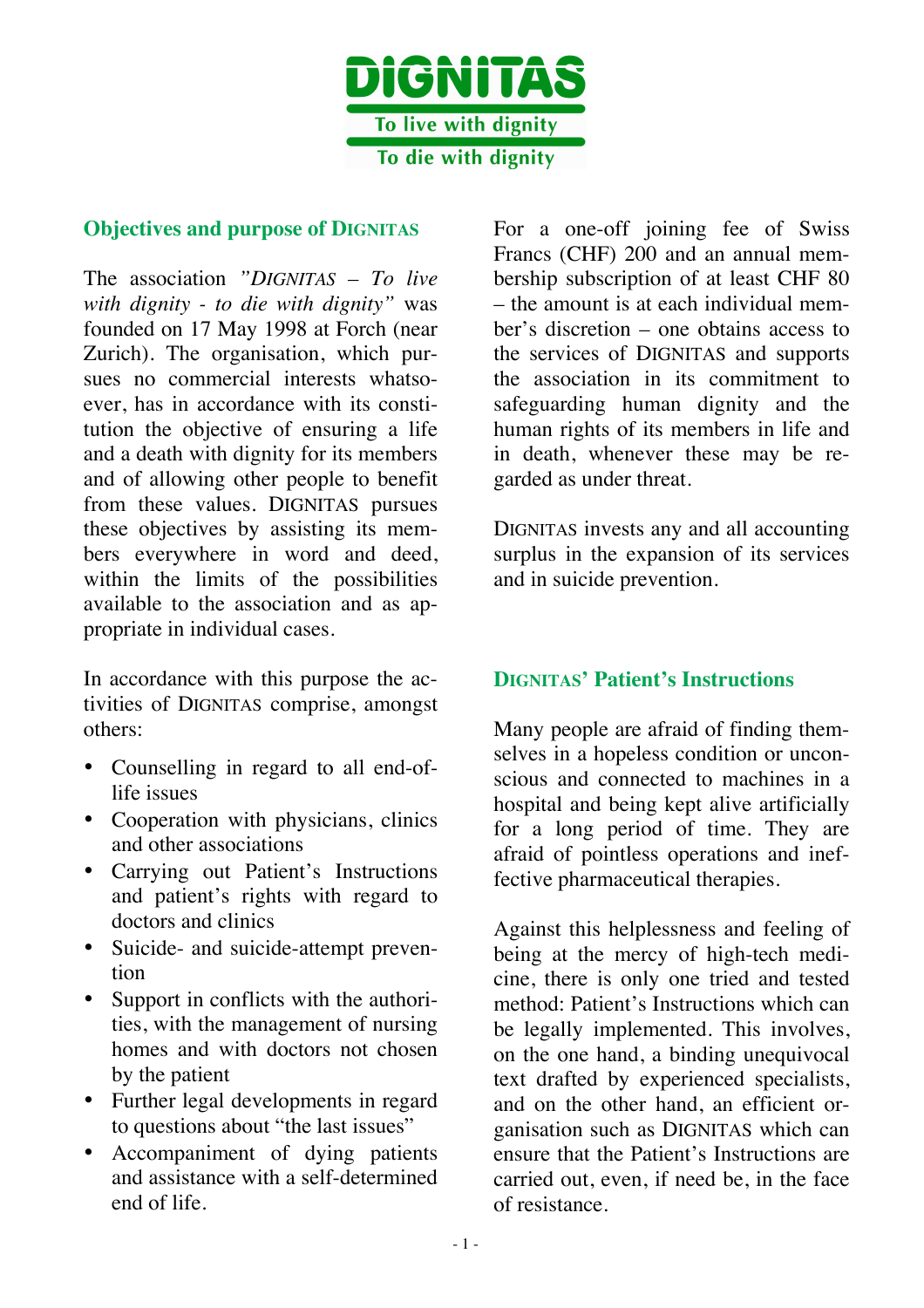For their dying phase, and for the duration of their membership, DIGNITAS supplies its members with legally effective Patient's Instructions. These must be respected by doctors and hospital nursing staff and, in order to ensure that those instructions are carried out, DIGNITAS provides its members with the direct support of a lawyer, if necessary.

Because Patient's Instructions are closely related to the law of the country in which they are issued, this service can generally only be granted within Switzerland.

#### **Accompanying dying patients at the end of their lives and assistance with suicide**

A further important service provided by DIGNITAS is **accompanying** dying members at the end of their lives. Conversations with the sick member and – at his/her request – with those persons close to him/her, are intended to make saying goodbye easier for all those involved.

Anyone suffering from an illness which will lead inevitably to death, or anyone with an unendurable disability, who wants voluntarily to put an end to their life and suffering can, as a member of DIGNITAS, request the association to help them with accompanied suicide.

## **Legal assistance for suicide with DIGNITAS**

DIGNITAS' qualified staff have a great deal of experience with end-of-life issues and accompanying dying patients. They will first establish, in detailed discussions with the member, whether they meet the pre-conditions to be complied with by DIGNITAS for assistance with suicide, and whether the wish to die reflects the settled and declared will of the member. In this, it is particularly important to determine whether **the member's capacity of discernment** is impaired in any way, and whether anyone close to him/her, or third parties, are pushing the member towards suicide for any reason.

In the case of medically diagnosed hopeless or incurable illnesses, unbearable pain or unendurable disabilities, DIGNITAS offers its members the option of an accompanied suicide. DIGNITAS procures the necessary medication for this, a lethal, fast-acting and completely painless barbiturate which is dissolved in ordinary drinking water. After taking it the patient falls asleep within a few minutes, after which sleep passes peacefully and completely painlessly into death.

Naturally, each permitted use of a fatally effective medication requires a Swiss doctor's prescription, for only by this means can the drug **legally be procured**. People resident in Switzerland should first discuss with us the question of which doctor may issue the prescription: in most cases nowadays, the person's family doctor is prepared to do so.

Where this is not the case, and for people who are not resident in Switzerland, DIGNITAS calls on doctors who cooperate with DIGNITAS. After an in-depth evaluation of the member's written request and medical information, and fol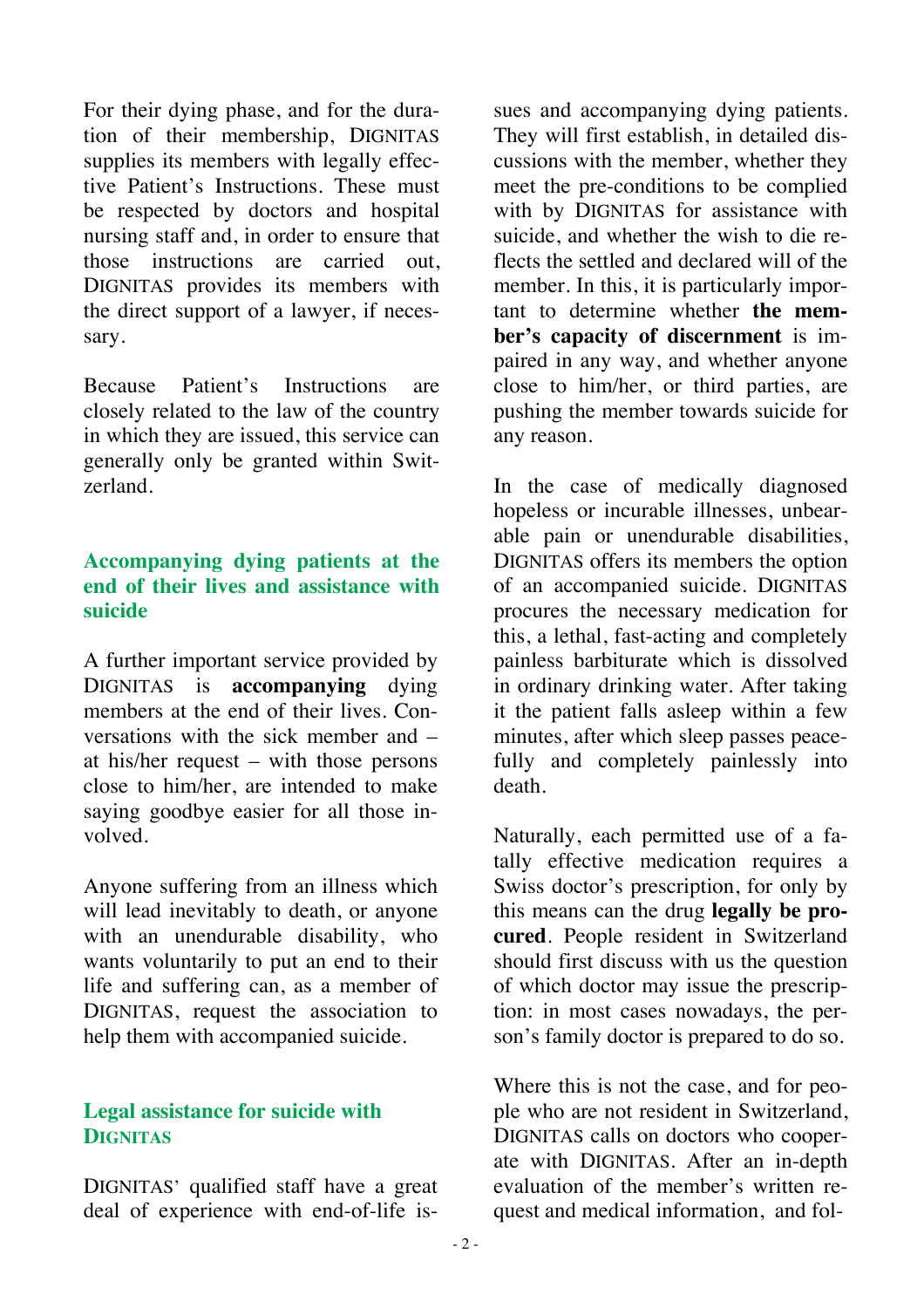lowing at least two face-to-face meetings with the member (which allows the DIGNITAS doctor to satisfy him- or herself that the member meets the preconditions for the desired accompanied suicide) the prescription may be issued to DIGNITAS.

From this time onwards, the member wishing to die can arrange the time of their accompanied suicide with DIGNITAS. There are always at least two people present at an accompanied suicide: they can then testify as to the course of events.

Frequently, members want to die in the company of those closest to them. DIGNITAS emphasizes the importance of involving friends and relatives in the process: the "long journey" that is assisted dying requires careful preparation for and consideration of the appropriate time to say farewell.

DIGNITAS' experience shows that only a very few people who enrol as members take advantage of the service for assistance with suicide. They usually feel sufficiently protected by the Patient's Instructions. If these are observed – because they specify that no lifeprolonging measures are to be initiated – any life-threatening situation will lead to a natural death. Membership of DIGNITAS endows members with confidence: in the event of a hopeless situation, a member can say "I have had enough now, I want to die." This feeling of security is of exceptional importance to mature human beings.

## **The legal basis**

Article 115 of the Swiss Federal Criminal Code (StGB) states that:

*"Whoever, from selfish motives, induces another person to commit suicide or aids him in it, shall be confined in the penitentiary for not over five years, or in the prison, provided that the suicide has either been completed or attempted."* 

In plain English that means: anyone who helps someone to commit suicide, providing they are not acting out of selfish motives, cannot be punished. The assistance with suicide provided by DIGNITAS rests on this legal basis. As the DIGNITAS escorts are paid by DIGNTIAS itself, selfish motives are out of the question. DIGNITAS works on an indisputably legal basis.

#### **The people behind DIGNITAS**

DIGNITAS' structures of association and organisation have been deliberately chosen so that work can be performed efficiently and without conflict, and so that all energies can be invested in the service of the members. At DIGNITAS, the Secretary-General ensures that the dayto-day activities of the association are in accordance with its constitution. He determines the required legal and organisational structures. This task is performed by *Ludwig A. Minelli* (Forch), a lawyer and the founder of DIGNITAS. A committee of specialist consultants sits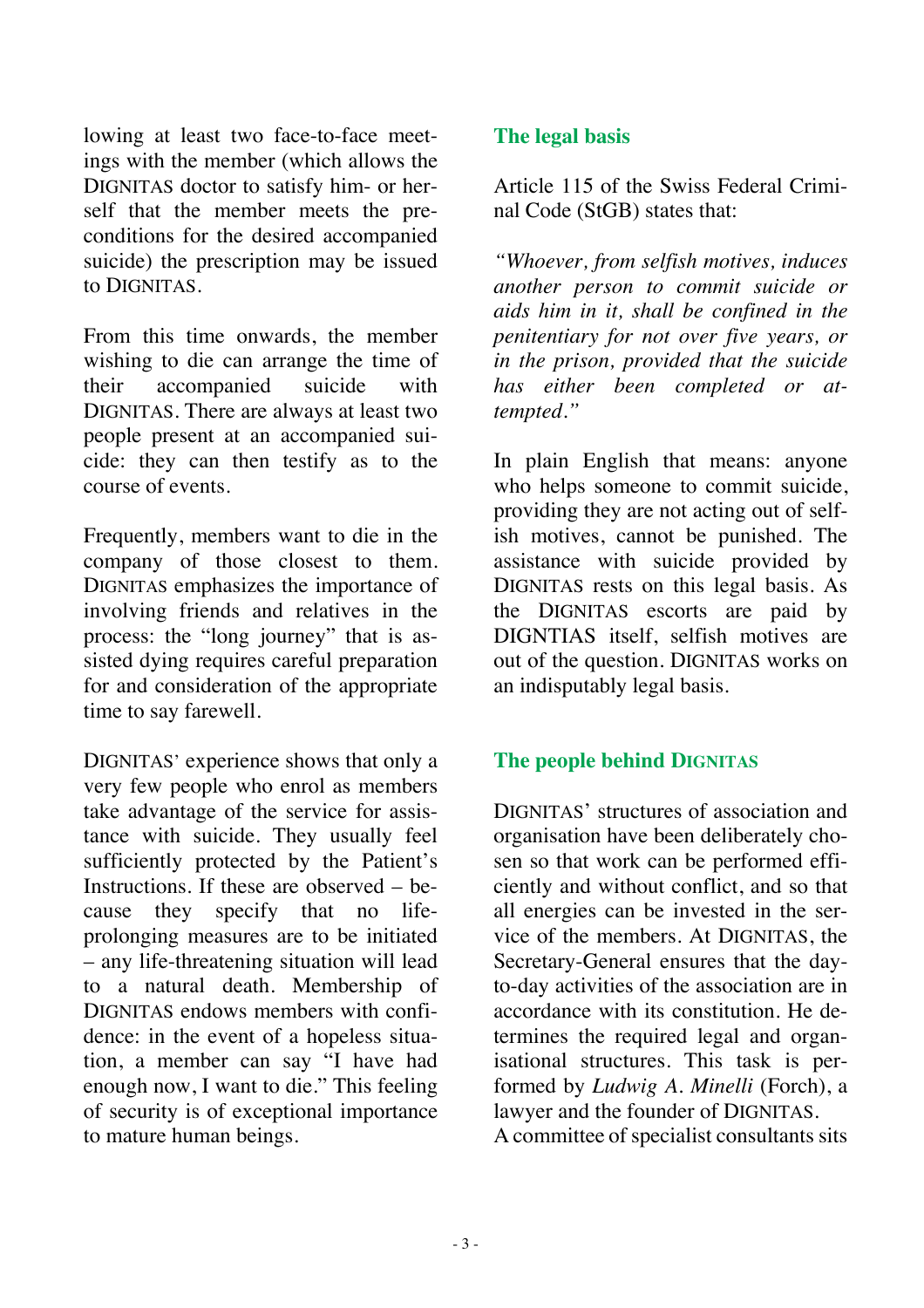alongside the Secretary-General to answer all expert questions. This committee usually contains, amongst others a doctor and a lawyer.

A team of dedicated assistants is available to answer all membership questions, to help with preparations for accompaniments, and for counselling etc.

The members of the escort team are all experienced and qualified, and they regularly undergo further training and instruction.

The management of DIGNITAS is dealt with by *Ludwig A. Minelli*.

#### **The membership of DIGNITAS**

DIGNITAS comprises different groups of members. A small group of active members forms the basis of the association; this group created the constitution and thus set the goals for which DIGNITAS stands, and it oversees the realisation of those goals.

The committee members have the task of acting as specialist consultants to the management of the association. They are all qualified in their respective specialist fields.

In principle, all adults can become ordinary members of DIGNITAS even if they are not resident in Switzerland and have foreign citizenship. However, we must make it quite clear that DIGNITAS can only provide its members with support within Swiss national territory.

Members who want to secure the services of DIGNITAS have the right to legally effective Patient's Instructions, to being accompanied at the end of their lives and also to assistance to an accompanied suicide. In addition they are entitled to counselling, so far as the association can provide it, in everything

concerning their human dignity in life and in death. DIGNITAS attaches great importance to providing its members with contacts for whom humanity is of great value. The DIGNITAS motto "To live with dignity – To die with dignity" is a promise.

In order to join DIGNITAS, one only needs to fill in the declaration of membership and send it to DIGNITAS. DIGNI-TAS will confirm the acceptance of membership in writing and provide the DIGNITAS Patient's Instructions form. With this letter the new member also receives an invoice with detailed payment instructions. The member fills in the Patient's Instructions and returns the original to DIGNITAS. DIGNITAS registers the Patient's Instructions and provides the member with sufficient copies. This concludes the process of becoming a member of DIGNITAS.

> A publication of "DIGNITAS To live with dignity – To die with dignity"

9<sup>th</sup> edition, Copyright © 2011 by DIGNITAS To live with dignity  $-$ To die with dignity P. O. Box 9, CH-8127 Forch

No reprints, even of excerpts, or photocopies may be made without the express written permission of DIGNITAS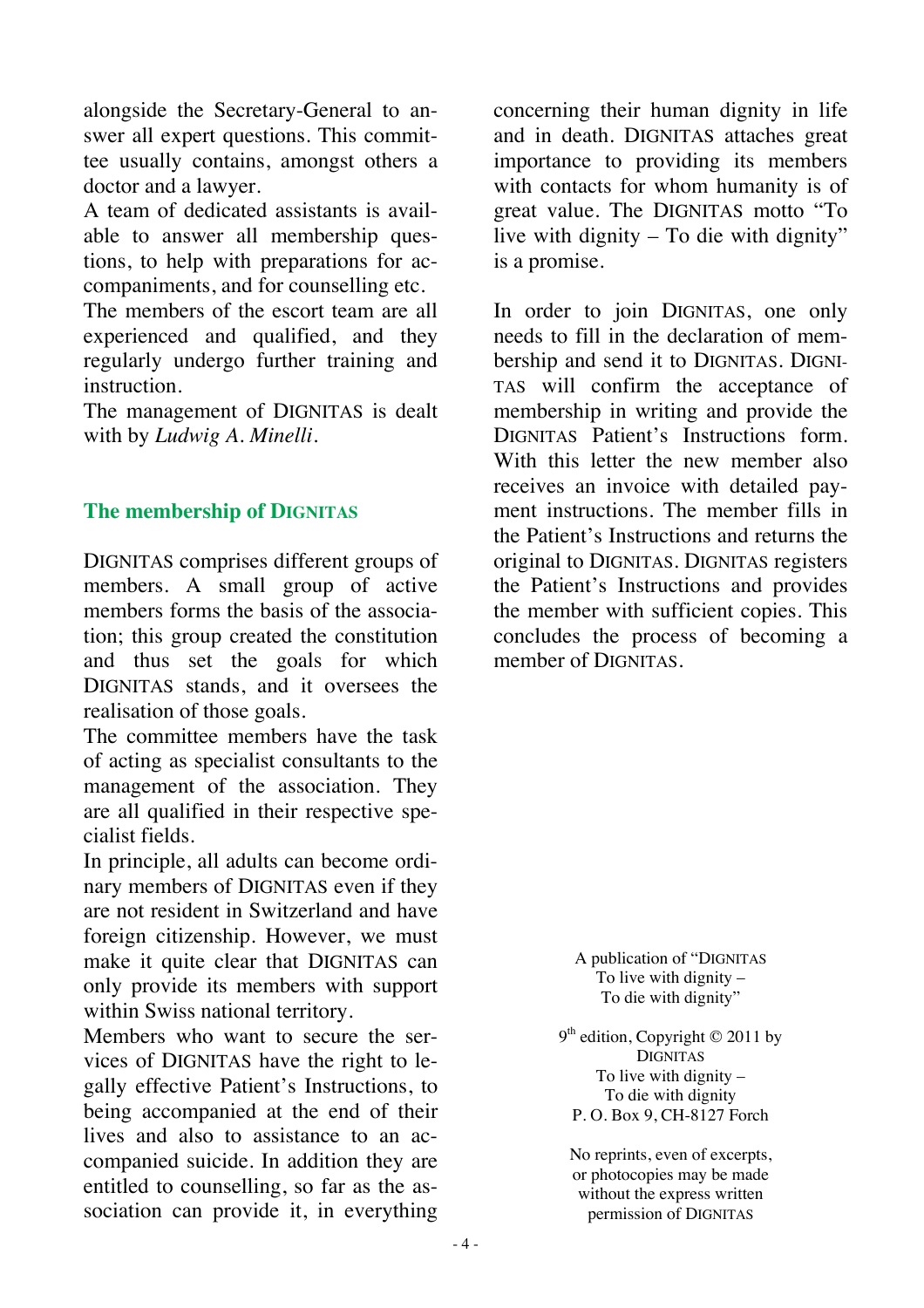**One-off joining fee**: CHF 200.- (approx. € 160.- / USD 240.- / GBP 150.-)

**Minimum annual member fee**: CHF 80.-  $(\text{approx.} \in 65. - / \text{USD} 95 / \text{GBP} 60. -)$ 

Please **do not send** any money until you have received our confirmation that you have been registered as a member of DIGNITAS, and **never send cheques** – the fees which banks charge to cash cheques are extremely high. You will receive detailed payment information.

#### **Address:**

**DIGNITAS** P.O. Box 9 8127 Forch Switzerland

Telephone: +41 43 366 10 70 Fax: +41 43 366 10 79 Internet: www.dignitas.ch E-mail: dignitas@dignitas.ch

Secretary-General and Management:

Ludwig A. Minelli, lawyer, Forch

#### **Bank accounts:**

Clientis Zürcher Regionalbank Wetzikon/ZH, P.O. Box, CH-8620 Wetzikon Account no.: 16 5.031.809.08 6850 Bank sorting code: 6850 IBAN: CH76 0685 0016 5031 8090 8 BIC / SWIFT: RBABCH22850 Bank's postal account no.: 30-38225-3

Postfinance Bern Account no.: 87-64492-2 IBAN: CH79 0900 0000 8706 4492 2 BIC / SWIFT: POFICHBE

For payments in Euro  $\epsilon$  only:

Commerzbank, Berlin, Germany Account no.: 16 5.031.809.08 6850 BLZ: 10040000 IBAN: DE95 1004 0000 0806 0683 00 BIC / SWIFT: COBADEFFXXX

Payments are also welcome via **PayPal**:

www.paypal.com to our e-mail-address dignitas@dignitas.ch (please add 5 % to the payment in order to cover the fees of PayPal)

or via **Moneybookers**:

www.moneybookers.com to our e-mailaddress dignitas@dignitas.ch (please add 3 % to the payment in order to cover the fees of Moneybookers)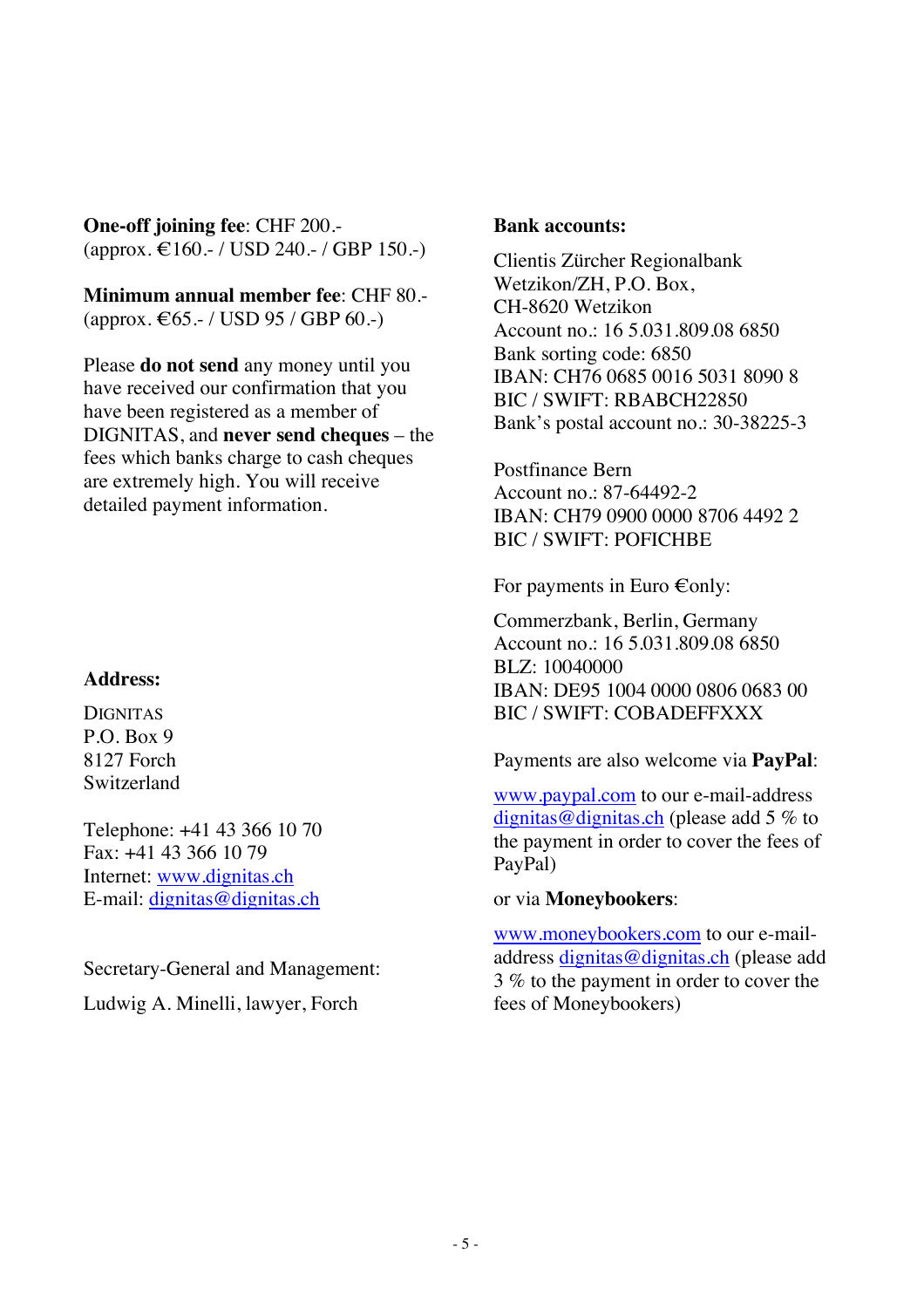## **Prerequisites**

In order to access the service of an accompanied suicide, someone has to:

- be a member of DIGNITAS, *and*
- be of sound judgement, *and*
- possess a minimum level of physical mobility (sufficient to self-administer the drug).

Because the co-operation of a Swiss medical doctor (physician) is absolutely vital in obtaining the required drug, further prerequisites mean that the person must have:

- a disease which will lead to death (terminal illness), *and/or*
- an unendurable incapacitating disability, *and/or*
- unbearable and uncontrollable pain.

Any member of DIGNITAS – no matter whether resident within Switzerland or 'abroad' – can ask for an accompanied suicide to take place at the DIGNITAS' premises. In addition to meeting the prerequisites set out above, the member must submit a formal request for the preparation of an accompanied suicide to DIGNITAS. This request must comprise:

- A personal letter to DIGNITAS, preferably typed, in which the member asks for an accompanied suicide with the help of DIGNITAS. The letter must state the reason(s) for making the request and must describe the member's present physical condition and how it affects them.
- A biographical sketch / CV, also describing the member's situation with respect to their next of kin – whether and to what extent they support the

member's wish for an accompanied suicide, and whether the member might be accompanied by members of their family and/or close friends during the trip to Switzerland. DIGNITAS and the doctors assessing a request use this information to get a clear picture of the member's personal background and family circumstances.

• One or more up-to-date medical reports together with two or three older ones. These reports must provide substantial information on the case history, diagnosis, and - if possible actual and suggested treatment / measures as well as prognosis. The most recent report must not be more than three to four months old, and all reports must be clearly legible. Pictures, such as x-ray films etc., and laboratory analyses should not be included.

Obviously, it is important to ask doctors and clinics to provide copies of medical reports at an early stage. These reports must be in English, French or German; for other languages official translations must be obtained and provided.

Once DIGNITAS receives a member's complete request, it can be processed and passed on for assessment to the Swiss medical doctors cooperating with DIGNITAS. Assuming that the doctors agree to help in the specific case (by giving the so-called "provisional green light"), DIGNITAS will inform the member after which all further steps may be discussed in detail. The "provisional green light" is the preliminary consent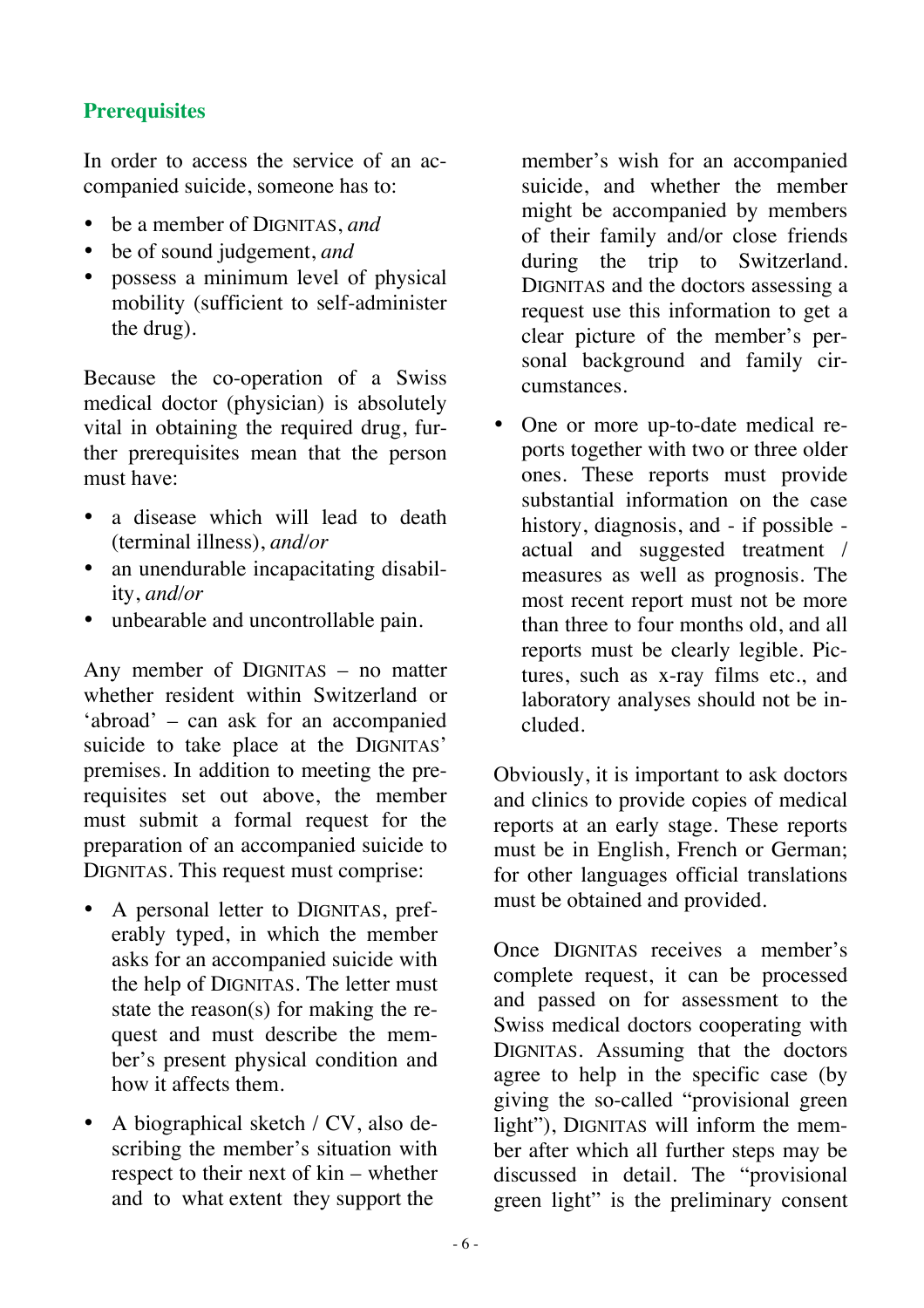of a Swiss medical doctor, which bases on the request and the medical file. However, definite decision remains reserved until personal consultation between the Swiss medical doctor(s) and the member.

#### **The actual course of the accompanied suicide**

For people who live in Switzerland, the accompanied suicide generally take place at their home.

Members residing outside Switzerland travel to DIGNITAS only after having received the "provisional green light" and on a mutually agreed date. The accompanied suicide can take place at convenient premises provided by DIGNITAS, given that the consulting Swiss medical doctor has written the prescription for the lethal drug in the sense of a "definitive green light".

The member wishing to have an accompanied suicide determines the course of action to suit him- or herself. The escorts / helpers of the DIGNITAS team will ensure the correct technical procedure.

After taking an anti-emetic, the member may ingest a fatal dose of Sodium Pentobarbital (NaP), usually 15 grams. This is normally administered in a glass of water, approximately one decilitre.

Pentobarbital of Sodium – also called Sodium Pentobarbital or Natrium-Pentobarbital (NaP) – is an approved sleeping and narcosis drug. As it is alkaline and does not taste pleasant, something sugary may be drunk or eaten immediately afterwards.

Members, who cannot swallow and who are fed via a gastric tube will administer the drug themselves via this tube. A member who can neither swallow nor handle the gastric tube may, by prearrangement, administer the Sodium Pentobarbital intravenously. For this it is essential that the patient arrives at DIGNITAS with a prepared and properly functioning intravenous access point.

In every case, for legal reasons, the patient must be able to undertake the last act – that is to swallow, to administer via the gastric tube or to open the valve of the intraveneous access tube – himor herself. If this is not possible, DIGNITAS is unfortunately unable to help.

After taking the drug, the member will fall asleep within two to five minutes before slipping into a deep coma. After some time, the Sodium Pentobarbital paralyses the respiratory centre which leads to death.

This process is absolutely risk-free and painless.

One member's last words to his spouse were: "I feel fine; everything is so relieving". Next of kin experience the proceedings as dignified and peaceful which helps them to handle events afterwards very well. The empathetic accompaniment and support given by the DIGNITAS escort team contributes substantially to this.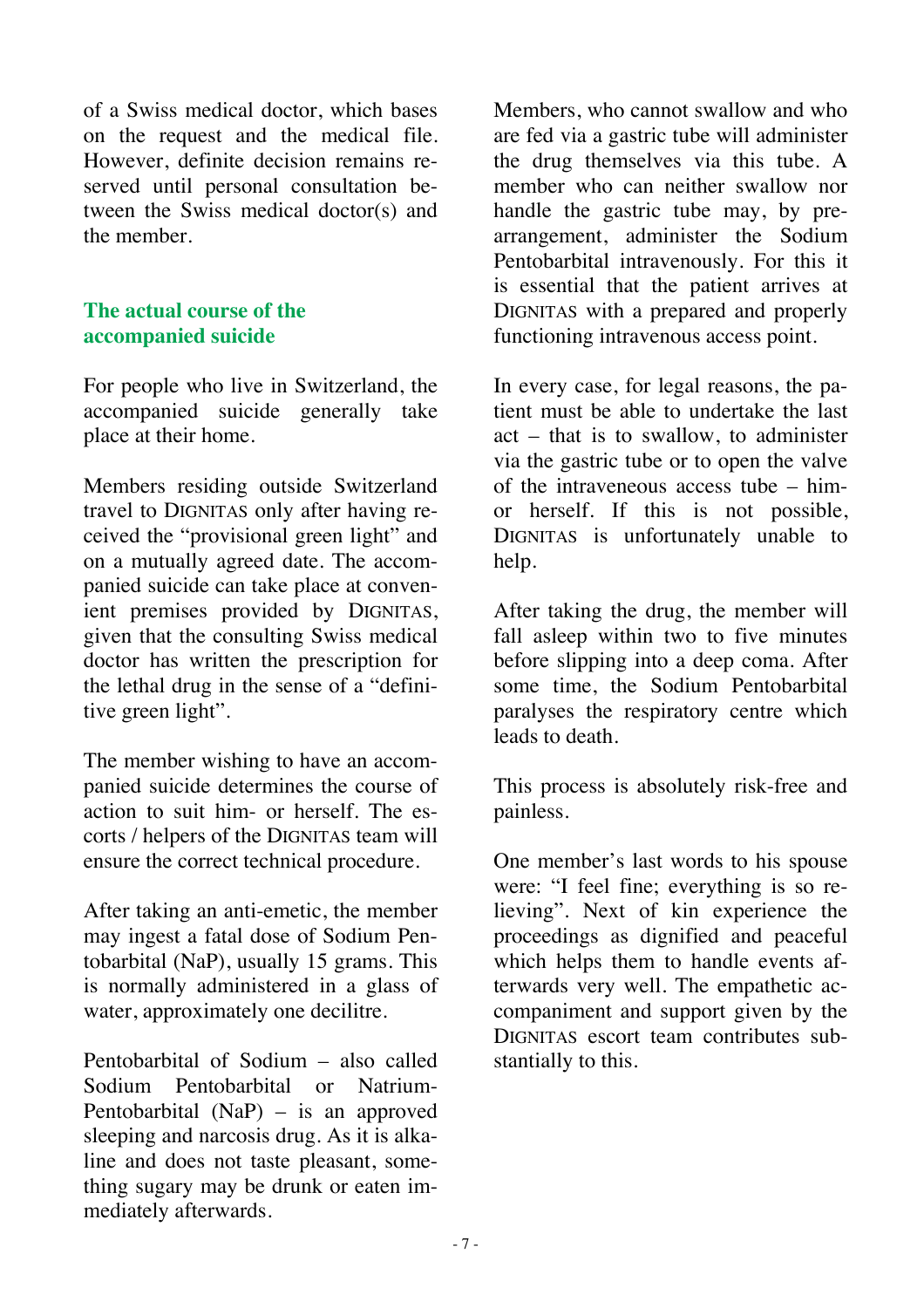#### **Attendance of next of kin and/or close friends**

DIGNITAS encourages and welcomes the attendance of next of kin and/or close friends at an accompanied suicide. **In all events, next of kin and/or close friends should be informed as early as possible: they should be told about and given the opportunity to cooperate with decision-making regarding the accompanied suicide.** The earlier people become familiar with your choice, the more likely it is that they will support you through it.

Those who do not inform their next of kin and appear to "sneak away" into the beyond run the risk of hurting the feelings of the people closest to them and possibly even making them angry. Their rage might then unjustly be directed against DIGNITAS, despite the fact that this organization strongly advocates the rights of the next of kin and close friends to be present at an accompanied suicide. Having the chance to say goodbye to a loved one can help people to cope much better with their loss and can help to ease any anxieties about the death.

If no next of kin or friends are able or willing to attend the accompanied suicide, DIGNITAS can appoint two people to do so.

#### **DIGNITAS is not allowed to dispense lethal drugs**

People sometimes ask whether DIGNITAS can simply make the lethal drug used for accompanied suicides available to them. The short answer is

'no'. Because the substance is officially listed as a narcotic, its use is regulated. It can be obtained only on production of a prescription written by a physician allowed to practice medicine in Switzerland. In order to ensure a chain of custody the prescription will only be handed over to DIGNITAS, never directly to the patient. Additionally, as far as we know, only very few pharmacies can supply it readily. The Swiss physician who prescribes this drug must not only meet the patient in person but must also, following a request by Zürich's Chief Medial Officer, "examine" him or her. This means that anyone wanting to undergo an accompanied suicide by DIGNITAS must, without fail, meet the medical doctor who has provided the "provisional green light" previously mentioned.

Moreover, an organization such as DIGNITAS is strictly prohibited from making the drug available to anyone. It is always a member of the DIGNITASteam who brings the drug, at a predetermined time, to the place where the accompanied suicide is due to take place. Because taking the drug across the border would constitute the criminal offence of smuggling narcotics, we cannot travel abroad carrying it. Handing it over to anyone who then smuggles it would also lead to legal action against DIGNITAS. Additionally, such behaviour might bring about a tightening of the Swiss legislation which would render our activities inside Switzerland more difficult and could even make them impossible.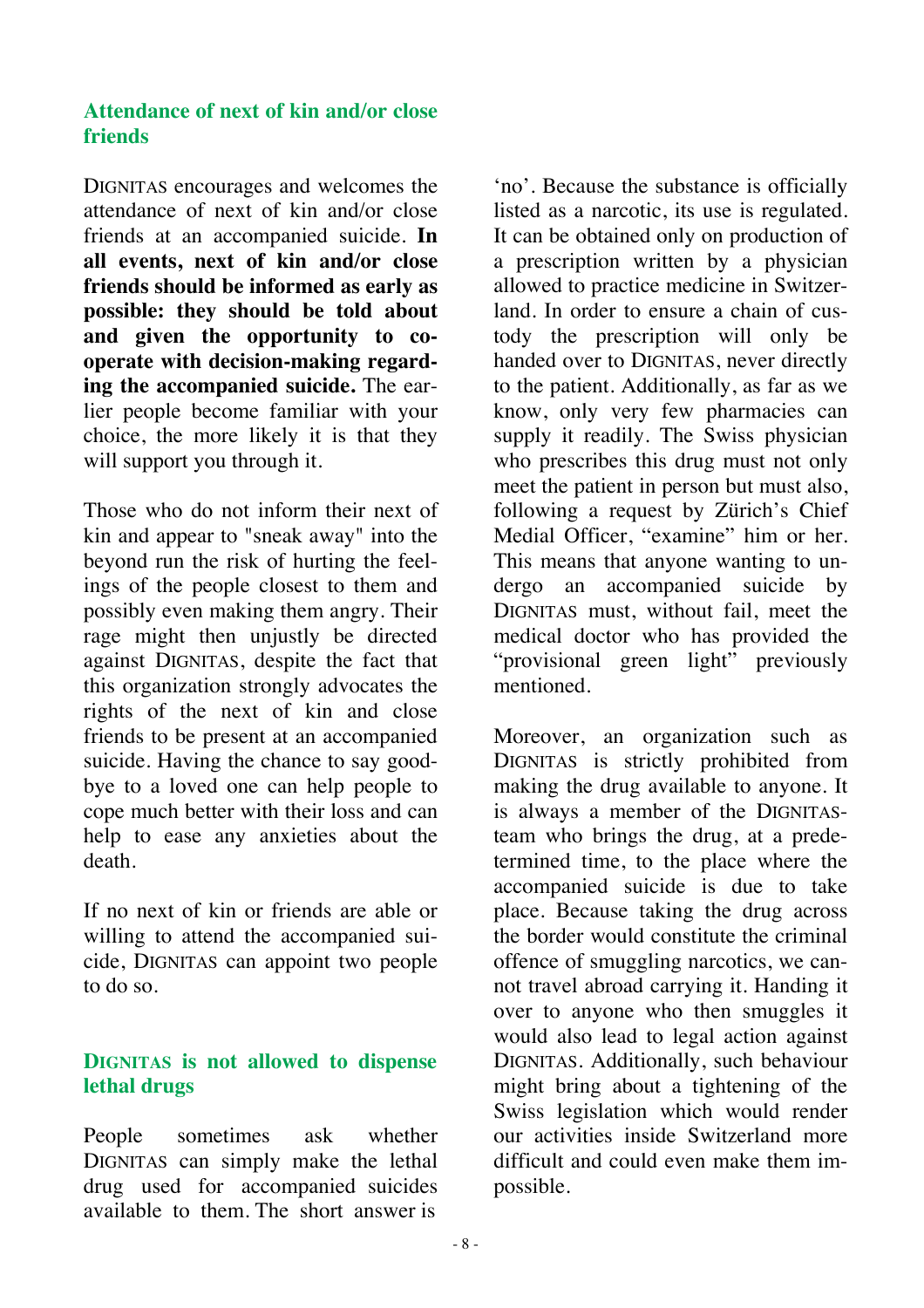## **DIGNITAS has long-standing experience**

Founded in 1998, DIGNITAS can look back on quite some years of experience. During this time, DIGNITAS has helped 1.170 of its members to a selfdetermined end of life. The majority of these members came from Germany and Switzerland, while others came from France, the United Kingdom, Austria, Italy, Greece, Israel, the United States and many other countries.

Only a small number the members of DIGNITAS who ask for the preparation of an accompanied suicide actually make use of this option. After having received the "provisional green light", some 'let go' surprisingly soon and pass away naturally, peacefully, at home. Others live on for weeks, months, even years, and cope well with their suffering through having gained a new attitude towards it: they know that there is an "emergency exit door". This knowledge releases them from the pressure caused by their dilemma, whether to put up with their suffering until the very end or put an end to their suffering by attempting suicide themselves with possibly inadequate methods that entail great risks of failure and further suffering.

In this way, DIGNITAS has a real – and initially barely hoped-for – life-prolonging effect.

The most striking example may be the case of a 34 year old man suffering from AIDS. After receiving the "provisional green light" he decided to take the next step and arranged with DIGNITAS to come to the doctors' consultation. The doctor examined him and issued the prescription to DIGNITAS, after which he retuned home. Some time later he wrote to DIGNITAS, saying that he had had to see a psychiatrist: after his return home he had felt much better and the laboratory results had improved to the extent that he was looking at possibly further years of life – not just the weeks or months he had thought was the case. All this had thrown him into an emotional turmoil which he could not cope with on his own…

People seek help and advice from DIGNITAS for all sorts of reasons. As a result, DIGNITAS' reaction depends on the individual situation and we always seek the most appropriate solution. It is understood that we very much give prominence to look for solutions towards life, solutions which could make possible carrying on.

#### **Challenges that DIGNITAS deals with**

The activities of an association which advocates taking the taboo out of suicide, the right to a self-determined end of life and patients' rights, are obviously controversial. Some people appreciate such activities and others condemn it, depending on their ideological point of view.

For DIGNITAS, respect for human freedom and every single person's right to self-determination are of paramount importance.

However, this alone cannot suffice to position such an association. It also in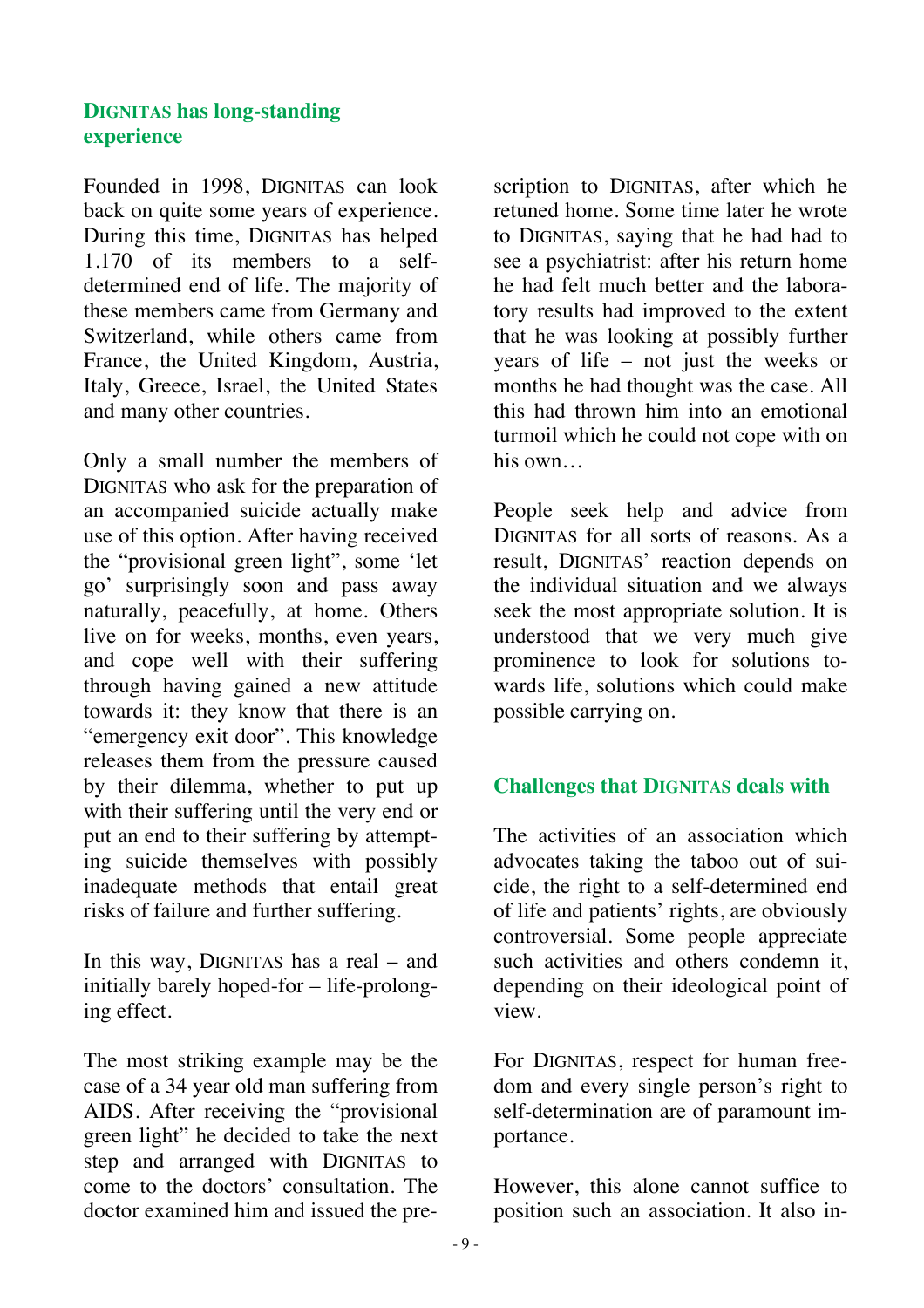volves taking a clear stand on related problems. Therefore, in essence, DIGNI-TAS is concerned with three issues:

- 1. questions about suicide- and suicideattempt prevention (prophylaxis);
- 2. the question of whether certain services should only be available to people resident in Switzerland, or should also be made available to people who live 'abroad';
- 3. the question of whether people with mental health issues (for example schizophrenia or chronic depression) or healthy people who simply decide that they have "lived long enough" should have the right to a risk-free self-determined end of life.

DIGNITAS gives intensive consideration to the question of suicide- and suicideattempt prevention. The fact that every year in Switzerland up to 66'650 suicide attempts fail – in the UK this number is up to 264'800 – demands that we deal with this issue. Many people injure themselves badly and suffer long-lasting physical and often also mental problems, with severe emotional and financial consequences for themselves, their next-of-kin and friends, and also for the public health system and the economy.

The suicide issue must be freed from the taboo surrounding it and discussed openly. In a similar way to the issue of abortion, an ideal solution will not be readily available. However, it is our duty to search for the best answer to the problem. DIGNITAS always looks for opportunities to help people towards life instead of death.

Regarding the question of accompanied suicide for people resident outside Switzerland, DIGNITAS finds it ethically unacceptable to differentiate between people who are suffering intolerably based on whether they are resident in Switzerland or 'abroad'. Furthermore, doing so could be seen as an intolerable discrimination and therefore a violation of article 14 of the European Convention on Human Rights (ECHR).

Contrary to a widely-held opinion, people suffering from mental health problems normally have sufficient capacity of discernment to decide whether they would like to continue living or end their life. Therefore, and as a general rule, they are entitled to ask for an accompanied suicide and receive assistance just as much as people suffering from physical health problems, in order to avoid the high risk of failure. The same applies to healthy people who wish to end their life because they feel that it has become too arduous for them due to old age. There are no rational reasons to patronise these people through paternalism.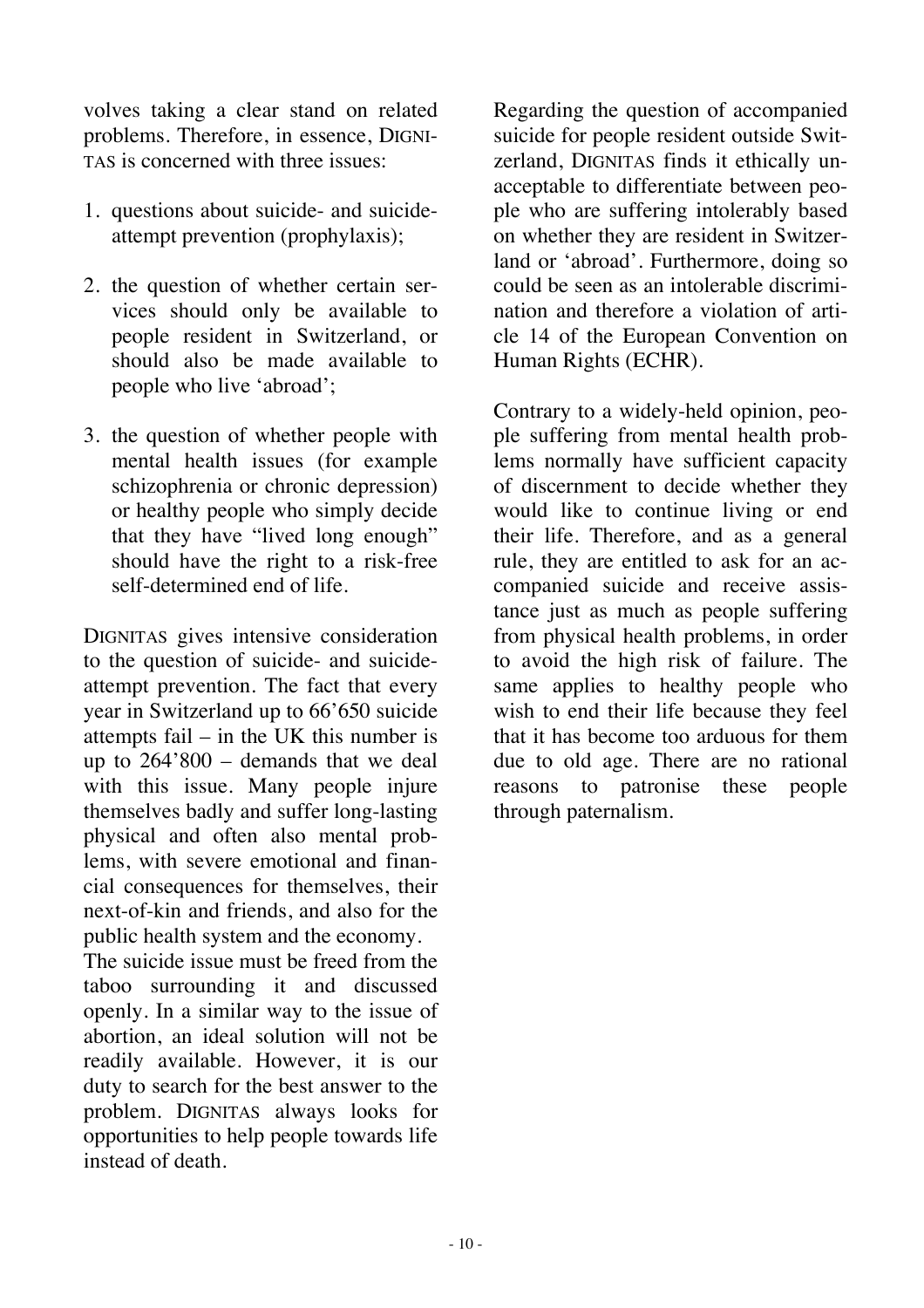#### **A word on religious issues**

Interestingly, DIGNITAS members very rarely bring up religious questions in connection with accompanied suicide. If anything, such questions are much more likely to be raised in public discussions.

A code of practice for Catholic politicians issued by the Vatican says that one must do one's utmost to protect life from conception until its natural end. Coincidentally this direction relies on the words of one of the most famous saints of the Catholic church: the holy Thomas More. On October  $31<sup>st</sup>$  2000. Pope John Paul II appointed him patron of all statesmen and politicians.

This move is a positive one regarding end-of-life and assisted dying issues: in his famous book "Utopia" – which outlined his view of an ideal society – **Thomas More**, described how the Utopians treat their sick fellows:

*"I have already told you with what care they look after their sick, so that nothing is left undone that can contribute either to their ease or health: and for those who are taken with fixed and incurable diseases, they use all possible ways to cherish them, and to make their lives as comfortable as possible. They visit them often, and take great pains to make their time pass off easily: but when any is taken with a torturing and lingering pain, so that there is no hope, either of recovery or ease, the priests and magistrates come and exhort them, that since they are now unable to go on with the business of life, are become a burden to themselves and to all about them, and* 

*they have really outlived themselves, they should no longer nourish such a rooted distemper, but choose rather to die, since they cannot live but in much misery: being assured, that if they thus deliver themselves from torture, or are willing that others should do it, they shall be happy after death. Since by their acting thus, they lose none of the pleasures but only the troubles of life, they think they behave not only reasonably, but in a manner consistent with religion and piety; because they follow the advice given them by their priests, who are the expounders of the will of God. Such as are wrought on by these persuasions, either starve themselves of their own accord, or take opium, and by that means die without pain. But no man is forced on this way of ending his life; and if they cannot be persuaded to it, this does not induce them to fail in their attendance and care of them; but as they believe that a voluntary death, when it is chosen upon such an authority, is very honourable."* 

The former Catholic synod theologian Prof. Dr. Hans Küng, a Swiss who lectured at the University of Thüringen in Germany for decades, emphasized that God gave humans responsibility for their entire lives. Therefore, one may also return this gift of life to the creator if it becomes too arduous.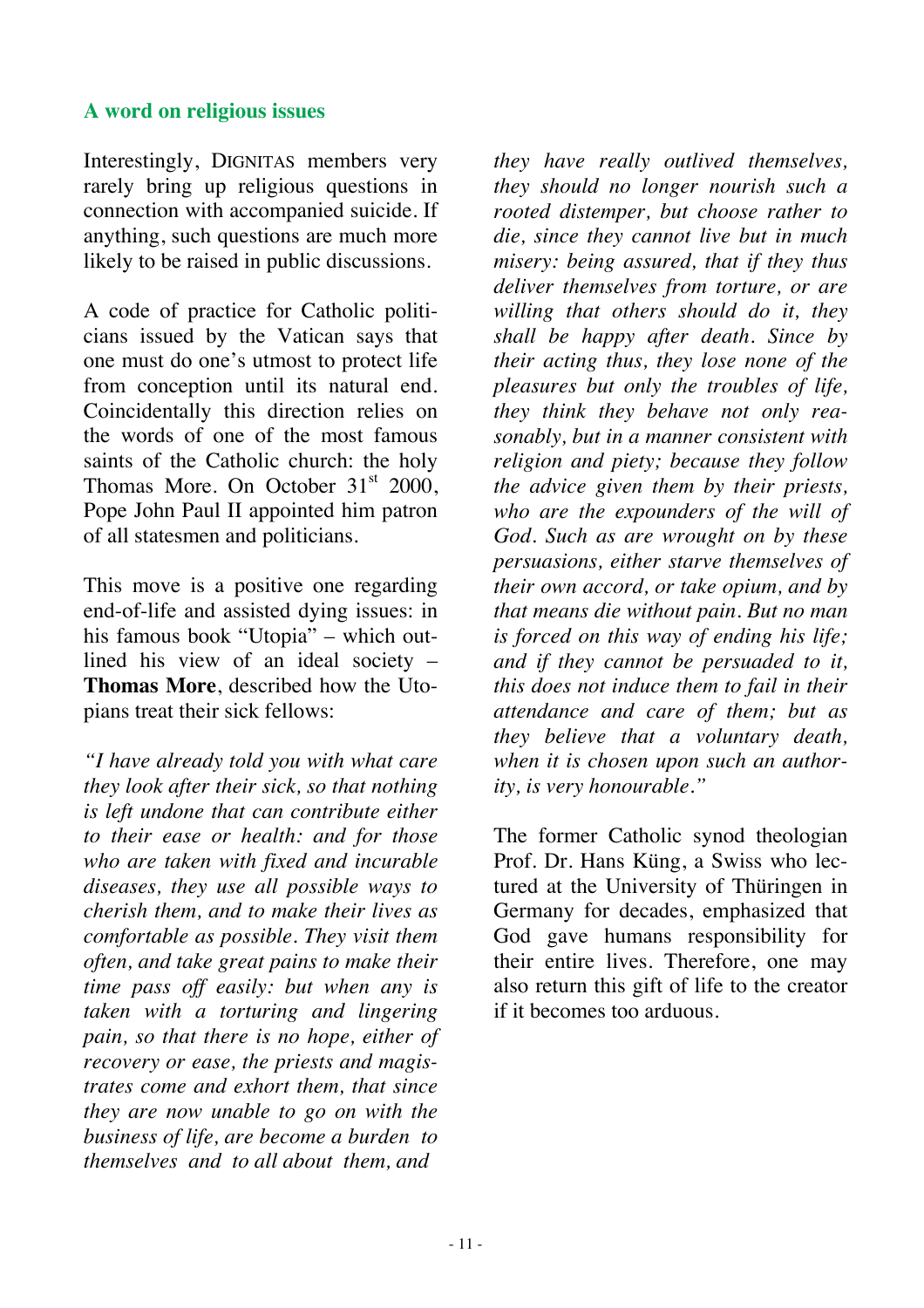## **Terminology and Definitions**

Assisted Suicide and Euthanasia are not the same:

*Direct active euthanasia on express request (voluntary euthanasia)*: the person wishing to end his/her own life requests and permits a third person to put an end to his/her life, for example by injection of a lethal drug. This "killing on request" is prohibited in Switzerland (article 114 of the Swiss Penal Code) – however, it is legal under strict guidelines and provided by doctors in Belgium, Luxembourg and The Netherlands, but only for residents.

*Direct active euthanasia without express request (non-voluntary euthanasia):* this is generally illegal.

*Indirect active euthanasia (double effect)*: the patient receives drugs to lessen the pain and/or distress of his/her suffering at a dosage which unintentionally but not always unavoidably shortens the patient's life and brings about death earlier. For example: palliative treatment / terminal sedation of cancer patients. This form of assistance at the end of life is not explicitly regulated by law, yet it is generally acknowledged and widely practiced.

*Passive euthanasia* (termination of treatment, "to let die"): ending (or not starting) life-maintaining and lifeprolonging therapies, renouncing treatments, waiving food and drink. This is legal.

*Accompaniment of dying patients*: any medical support and human aid for the dying, as long as there is no shortening

of life. The dying patient is not left alone but cared for, next-of-kin and friends are at his/her side.

*Assistance (by physicians or others) with a self-determined end of life*: in contrast with the different forms of "euthanasia", the decision-making process remains with the person who wishes to end his/her own life. The patient decides on the end of his/her life and intentionally brings about his/her own death. In Switzerland, this assistance is legal as long as anyone abetting or helping another person to commit suicide does not have any selfish motives (article 115 of the Swiss Penal Code).

*Accompanied suicide*: Comprising elements of assistance with a selfdetermined end of life and accompaniment of dying patients, it most precisely pinpoints what is made possible for members of associations like DIGNITAS, EXIT, etc. The person wishing to put an end to his/her own life commits a carefully prepared and well-thought out suicide and is not left alone but cared for and is accompanied, generally in the presence of next-of-kin and friends and usually at his/her home.

*Euthanasia*: from the Greek, meaning "good, well, death". As this term may relate to different issues, ranging from help at the end of life and putting down animals to the atrocities of the Nazi regime, it is not precise and should not be used in the context of assisted and accompanied suicide.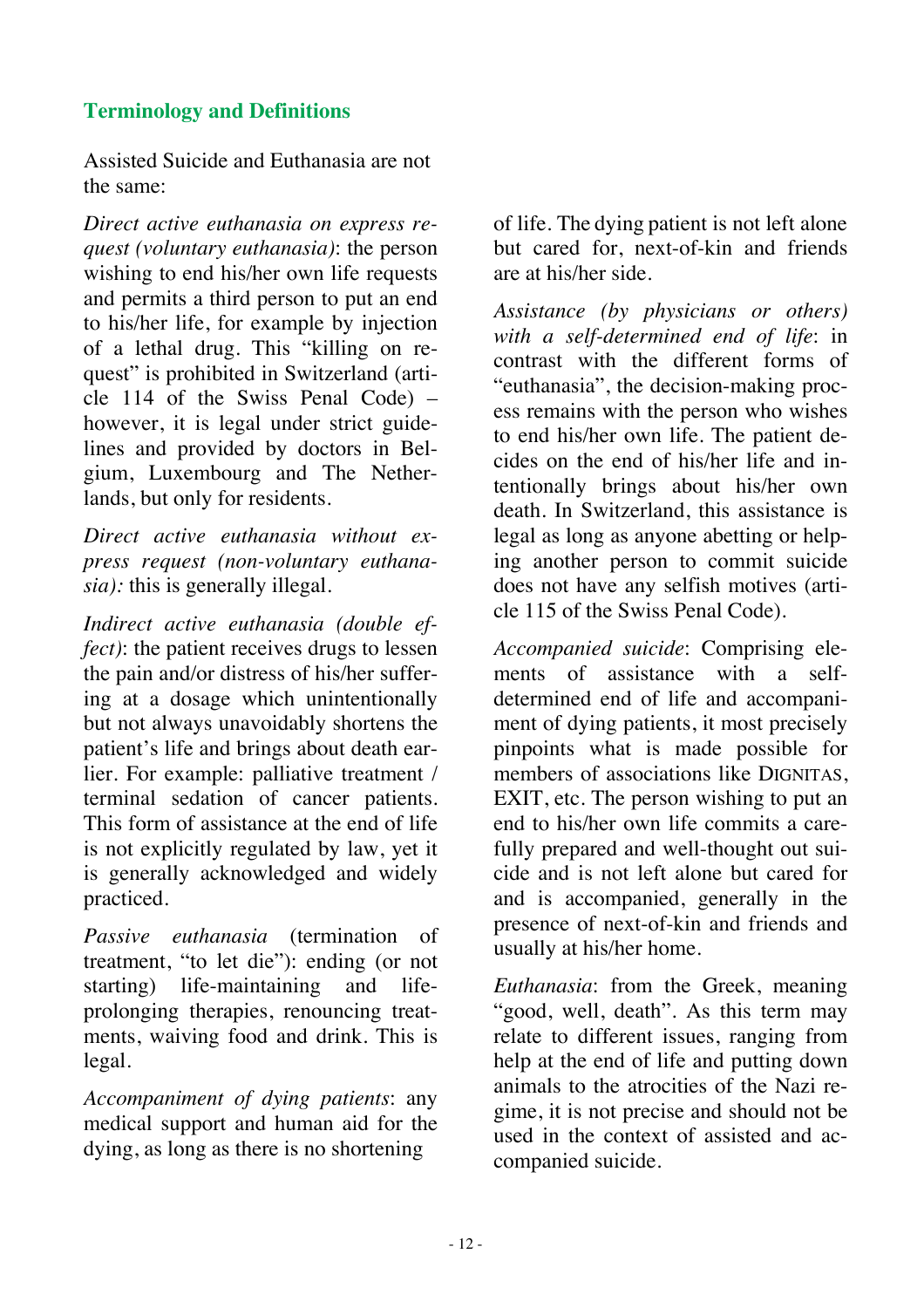#### **Further information – A selection for those interested**

#### **The website of DIGNITAS**

www.dignitas.ch (if necessary, click on  $\frac{1}{\sqrt{2}}$  English near the top right corner as to switch to the English site)

#### **Further associations in Switzerland and around the world**

www.exit.ch www.exit-geneve.ch www.exinternational.ch www.worldrtd.net/taxonomy/vocabular  $y/1$ 

#### **Suicide and suicide prevention**

www.soars.org.uk www.befrienders.org www.samaritans.org www.afsp.org

#### **Patient's Rights, Living Wills and Humanism**

www.direct.gov.uk/en/Governmentcitiz ensandrights/Death/Preparation www.who.int/genomics/public/patientri ghts/en www.compassionindying.org.uk/advanc e-decisions.html www.the-brights.net

#### **Books**

#### *"Euthanasia and law in Europe"*

The book with an in-depth description of the legal situation in Europe by J. Griffiths, H. Weyers and M. Adams. ISBN 978-1-84113-700-1

## *"To Die Well: Your Right to Comfort, Calm, and Choice in the Last Days of*  Life"

"Brings needed hope and comfort to those who are near death and to those who attend the dying and are responsible for ensuring that a good death is possible. The book will appeal to patients, their families, and their caregivers. A fascinating book, rich with clinical stories. Gently and compassionately written" (Journal of the American Medical Association).

by Sidney Wanzer and Joseph Glenmullen, Da Capo Press, ISBN 978- 0738211633

## **Film**

#### *"The Suicide Tourist"*

Oscar®-winning Director John Zaritsky's empathetic documentary on the right to choose time and place of ones own end of life.

www.thesuicidetourist.com

#### **Press**

"Inside the Dignitas house" in 'The Guardian' 18 October 2009. Article online:

www.guardian.co.uk/society/2009/nov/ 18/assisted-suicide-dignitas-house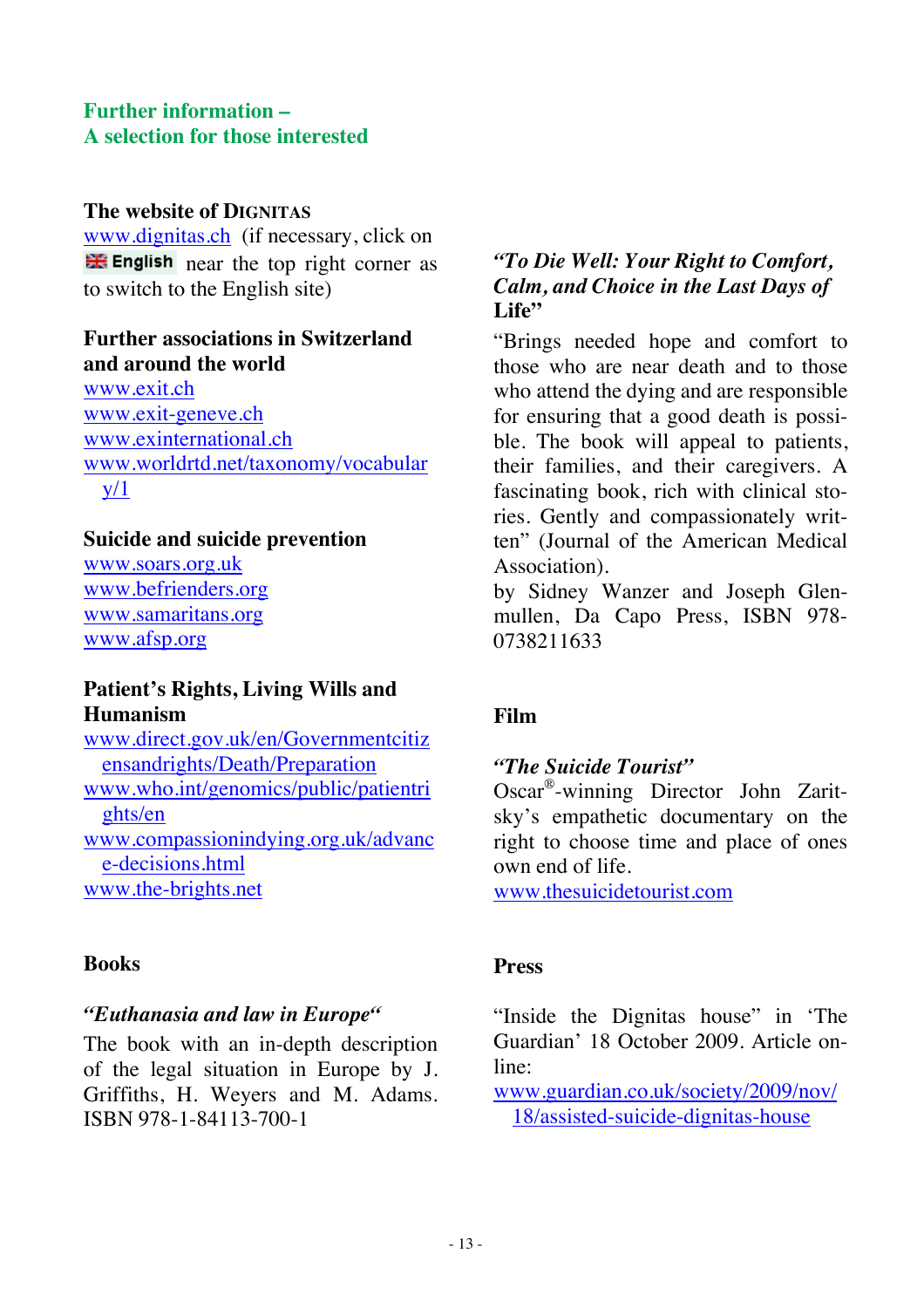#### **Information on the costs associated with an accompanied suicide with DIGNITAS.**

#### **1) Preparation of an accompanied suicide**

Several significant administrative expenses are incurred by DIGNITAS when making the arrangements for an accompanied suicide until the "provisional green light" is given  $( = a$ medical doctor gives basically approval to a member's request for a prescription, yet reserves his or her definite decision until a personal consultation). Based on the DIGNITAS statutes, members are asked to pay **an additional contribution of 3'000.- Swiss Francs (approx. GBP £ 2'250 / US \$ 3'600)**, which must be settled in advance. However, no guarantee of an accompanied suicide can be linked to this payment.

#### **2) Doctor's consultation**

Further costs will be incurred because a Swiss medical doctor who co-operates with DIGNITAS must be involved to meet a member and subsequently write the prescription for the drug. Two extended consultations with the physician cost **an additional contribution of 1'000.- Swiss Francs (approx. GBP £ 750 / US \$ 1'200).** 

#### **3) Costs for completing an accompanied suicide**

Costs (such as the fee paid to the person acting as an escort/helper, a contribution towards the cost of the DIGNITAS apartment and so on) are also incurred by DIGNITAS. In order to cover these costs and to maintain the quality of this service, DIGNITAS is compelled to ask for **a further contribution of 3'000.- Swiss Francs (approx. GBP £ 2'250 / US \$ 3'600)** for the completion of an accompanied suicide.

#### **4) Funeral and registry office expenses**

If a person dies in a DIGNITAS apartment in Switzerland rather than in their own home the charges levied by funeral directors are higher. Cremation in Switzerland is generally recommended and the urn containing the ashes can be sent on without difficulty.

**The costs for the services of the funeral director including a cremation normally come to** 

**2'000.- Swiss Francs (approx. GBP £ 1'500 / US \$ 2'400),** including charges payable to the relevant Swiss authorities and the cost of despatching the urn.

On request, DIGNITAS can also take care of the **official procedures** following a death in Switzerland. **This separate service incurs an additional contribution of 1'500.- Swiss Francs (approx. GBP £ 1'125 / US \$ 1'800)**, to cover expenses.

Upon agreeing on a date for an accompanied suicide, the member will receive a pro-forma invoice detailing the additional payments he or she is required to make. An accompanied suicide can only be completed if DIGNITAS is confident that all of the costs and expenses incurred will be met. **Consequently, DIGNITAS normally requires advance payment. The total payable is 10'500.- Swiss Francs (approx. GBP £ 7'875 / US \$ 12'600) if DIGNITAS is asked to make all the necessary funeral and administrative arrangements; or 7'000.- Swiss Francs (approx. GBP £ 5'250 / US \$ 8'400) if DIGNITAS is not required to take care of the funeral or administrative/official affairs.** 

If a member has paid more than the minimum membership contributions during their membership of DIGNITAS, any surplus may be deducted from the advance payment.

Therefore, in the interest of proper accounting procedures, members are invoiced accordingly for these separate services and the invoices must normally be settled in advance.

**The DIGNITAS statutes make provision for a reduction of (or even complete exemption from) membership fees for members who live under modest economic circumstances: this provision also applies to the additional contributions associated with preparing and completing an accompanied suicide. However, it is essential that any reduction of or exemption from contributions is discussed and agreed beforehand between the member and DIGNITAS.**